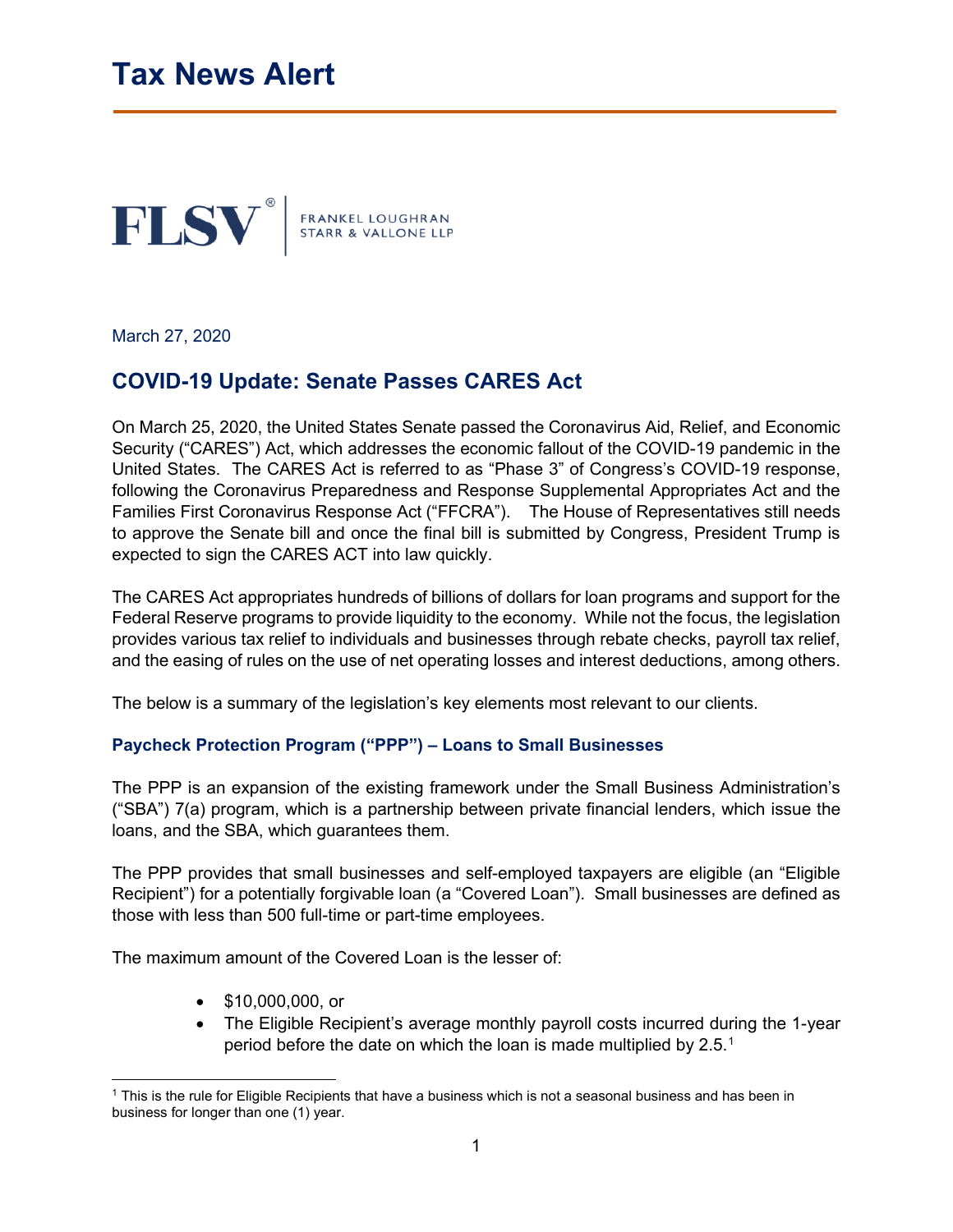Payroll costs are defined as the sum of any compensation payments (e.g., wages, salary, health benefits including insurance premiums, etc.) with respect to employees and self-employed individuals, except to the extent the amounts are greater than \$100,000 of compensation. In effect, it appears this means that any compensation (as defined above) paid to an employee in excess of \$100,000 may not be counted at all in calculating the maximum amount of a Covered Loan. The specific dates, periods, calculations of payroll costs, and maximum Covered Loan amounts should be clarified when further guidance is provided. In addition, payroll costs do not include amounts paid for FICA, FUTA, compensation paid to employees who reside outside of the U.S. and for qualified sick and family leave for which a credit is provided under the FFCRA.

In general, an Eligible Recipient only has to make a good faith certification to lenders that the uncertainty of current economic conditions makes the loan request necessary to support its ongoing operations. As of the current draft, an Eligible Recipient does not need to demonstrate a minimum decline in revenue (or other declining economic measurements) to be approved for a Covered Loan. Lenders will determine eligibility based on whether the Eligible Recipient was in operation on February 15, 2020 and had employees to whom it paid salaries and payroll taxes or paid independent contractors.

The Covered Loan will be nonrecourse to the borrower to the extent the covered loan proceeds are used for compensation (as defined above), rent, utilities, mortgage interest, and interest on other debt obligations that were incurred before the covered period.

The interest rate on a Covered Loan cannot be greater than four (4) percent per annum. In addition, the Covered Loan must have an original deferment term of at least six (6) months (including interest, principal and fees) and not more than one (1) year. The term of the loan cannot be more than ten (10) years.

Most importantly, an Eligible Recipient is eligible for forgiveness of the principal on the Covered Loan in an amount equal to certain expenses paid during the "covered period", which covers the eight (8) week period beginning on the date of the origination of a Covered Loan. The costs of an Eligible Recipient that qualify for loan forgiveness include payroll costs (as defined above), interest paid on a mortgage, rent, and utilities.

The Eligible Recipient is required to submit a forgiveness application to the lender with appropriate documentation verifying the costs incurred are consistent with the Covered Loan forgiveness rules. Any Covered Loan forgiven is not considered cancellation of debt income for the Eligible Recipient and shall be excluded from gross income.

The following are exceptions to the amount of forgiveness of the Covered Loan, even if the costs incurred are consistent with the Covered Loan forgiveness rules:

- The amount forgiven cannot exceed the principal amount,
- If the Eligible Recipient reduces the number of employees, or
- If the Eligible Recipient reduces certain employee compensation more than 25%.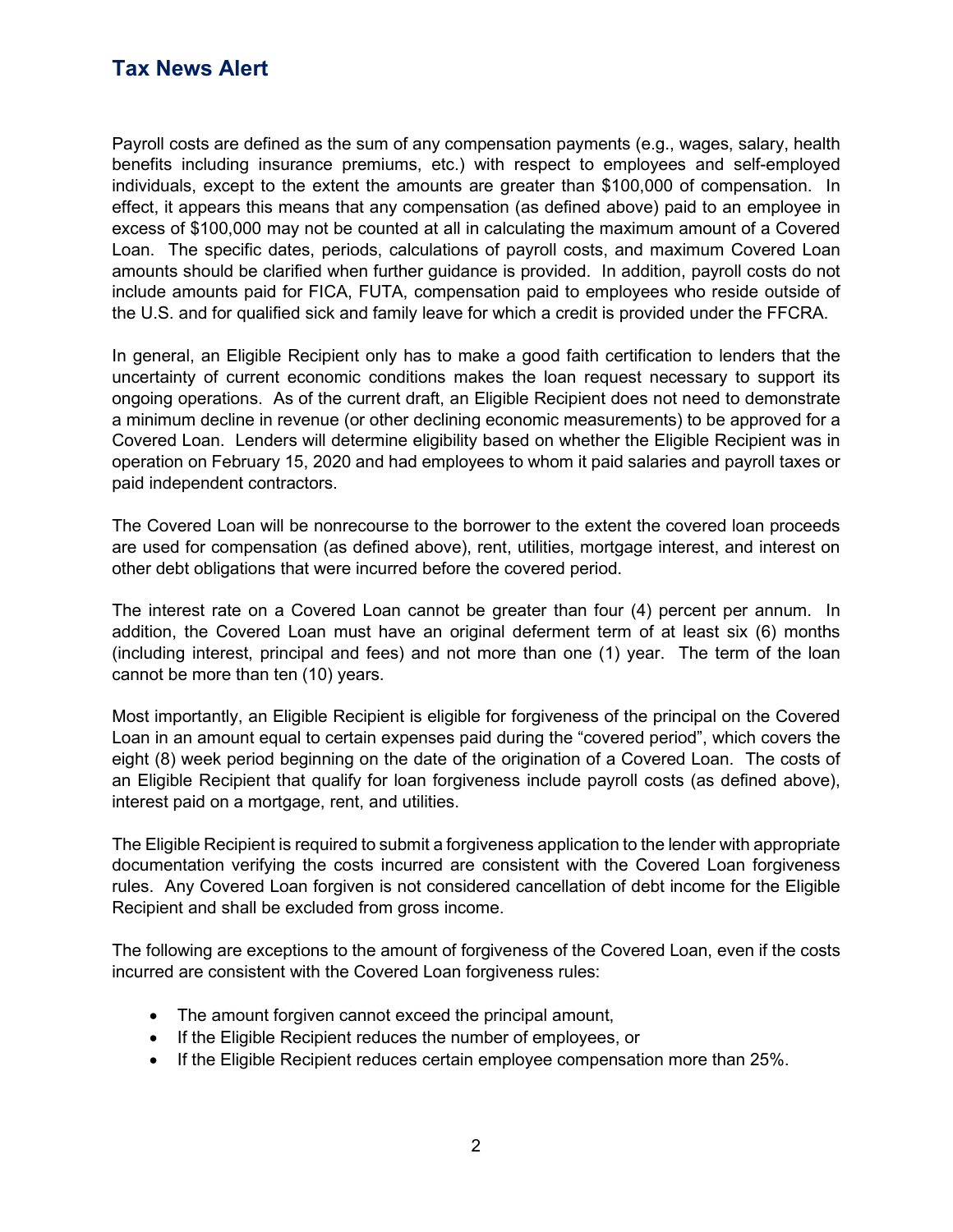Please keep in mind that further guidance and regulations for the Covered Loan program should be forthcoming which may also provide additional limitations to the available benefits under the PPP and loan forgiveness program.

## **Economic Injury Disaster Loans – Loans to Small Businesses through Small Business Association (SBA)**

The CARES Act expands eligibility for access to Economic Injury Disaster Loans (EIDL) to include any business with fewer than 500 employees, Tribal businesses, cooperatives, and ESOPs with fewer than 500 employees or any individual operating as a sole proprietor or an independent contractor during the covered period (January 31, 2020 to December 31, 2020). Private nonprofits are also eligible for both grants and EIDLs.

Some of the expanded provisions include:

- Raising the maximum loan available under the existing SBA Express Loan Program from \$350,000 to \$1,000,000.
- Requires that for any SBA EIDL loans made in response to COVID-19 before December 31, 2020, the SBA shall waive any personal guarantee on advances and loans below \$200,000, the requirement that an applicant needs to have been in business for the one (1) year period before the disaster, and the credit elsewhere requirement.
- Establishes an Emergency Grant to allow an eligible entity who has applied for an EIDL loan due to COVID-19 to request an advance on that loan, of not more than \$10,000, which the SBA must distribute within three (3) days.

### **Tax Provisions – For Individuals**

### One-Time Rebate Checks

The CARES Act provides for a rebate check of \$1,200 (or \$2,400 for married filing jointly) for each adult who is not someone's dependent and \$500 for each qualifying child. The amount of the rebate is subject to a phase out beginning at \$75,000 of adjusted gross income ("AGI") (or \$150,000 for married filing jointly). The rebate amounts are completely phased out for single filers with AGI of \$99,000, head of households with AGI of \$136,500, and married filing joint filer with AGI of \$198,000.

### Charitable Contribution Deduction

The CARES Act provides for the 2020 tax year an above-the-line charitable deduction of \$300 for individuals who take the standard deduction. For individuals who itemize deductions, the CARES Act removes the 50% limitation on AGI for charitable cash contributions for tax year 2020. However, contributions to certain private foundations and to donor advised funds do not qualify.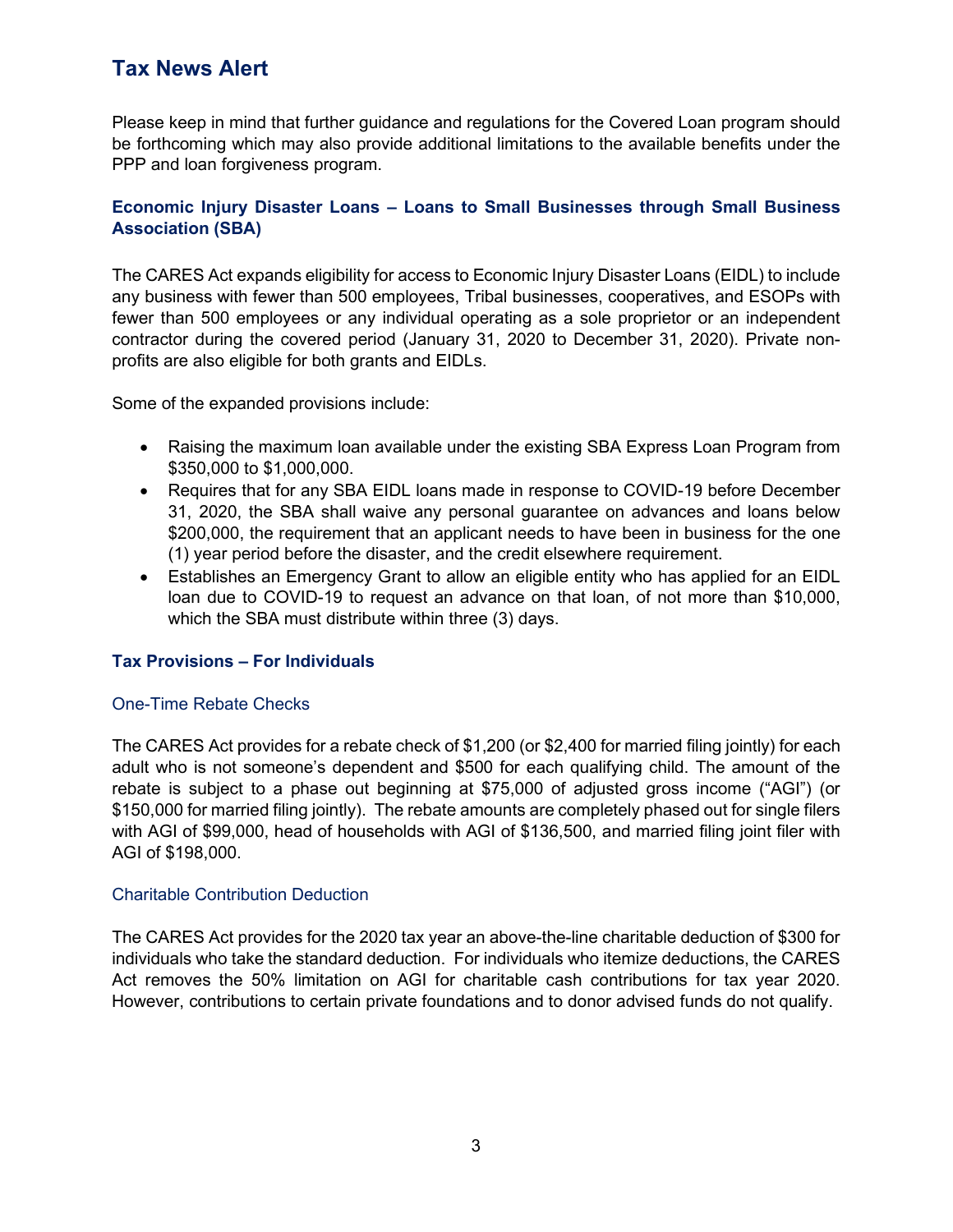#### Excess Business Losses/Net Operating Losses (NOL)

The CARES Act provides that the limit on deducting business losses in excess of \$250,000 (single) or \$500,000 (married filing jointly) is temporarily repealed retroactive to tax year 2018 and not fully taking effect until tax year 2021. In addition, the CARES Act clarifies some technical uncertainties, providing that net operating losses are not considered excess business losses and that business income does not include income from services as an employee (i.e., wages). Noncorporate taxpayers who were subject to the excess business loss limitation in tax year 2018 should consider amending their tax returns to obtain a potential refund.

#### Retirement Plan Changes

The CARES Act provides taxpayers who have tested positive for COVID-19, spouses or dependents tested positive for COVID-19, or have experienced certain adverse, work-related financial consequences as a result of quarantine, work closures and other circumstances favorable distribution rights from tax-favored retirement accounts. The 10% penalty for early withdrawals is waived for coronavirus related withdrawals of up to \$100,000 taken in 2020. In addition, required minimum distributions for individual account plans (but not defined benefit plans) are waived for 2020.

#### Exclusion for Certain Employer Payment of Student Loans

The CARES Act excludes from income any payment made by an employer before January 1, 2021 (up to \$5,250) to an employee (or the employee's student loan lender) for purposes of paying principal or interest on any qualified student loan.

#### **Tax Provisions – For Businesses**

### Employer Payroll Tax Deferral

The CARES Act provides that employers (and self-employed individuals) can defer paying the employer portion of the social security payroll tax (6.2% of employee salary up to \$137,700 for tax year 2020) otherwise due. The deferral period starts when the CARES Act is signed by President Trump and will be effective through December 31, 2020. The deferred amounts of social security tax will be due in two equal installments, half will be due on December 31, 2021 and the remaining half will be due December 31, 2022. Any Eligible Recipient who is forgiven on an amount under a PPP Covered Loan described above is ineligible for the employer payroll tax deferral.

### Employer Payroll Tax Credit

The CARES Act provides that certain employers who have been affected by COVID-19 due to a government mandated suspension of operations or that experience a 50% decrease in revenue compared to the same calendar quarter in the prior year are eligible for a refundable credit against the employer portion of the social security payroll tax. For purposes of the payroll tax credit, qualified wages vary depending on whether the employer has more than 100 full-time employees.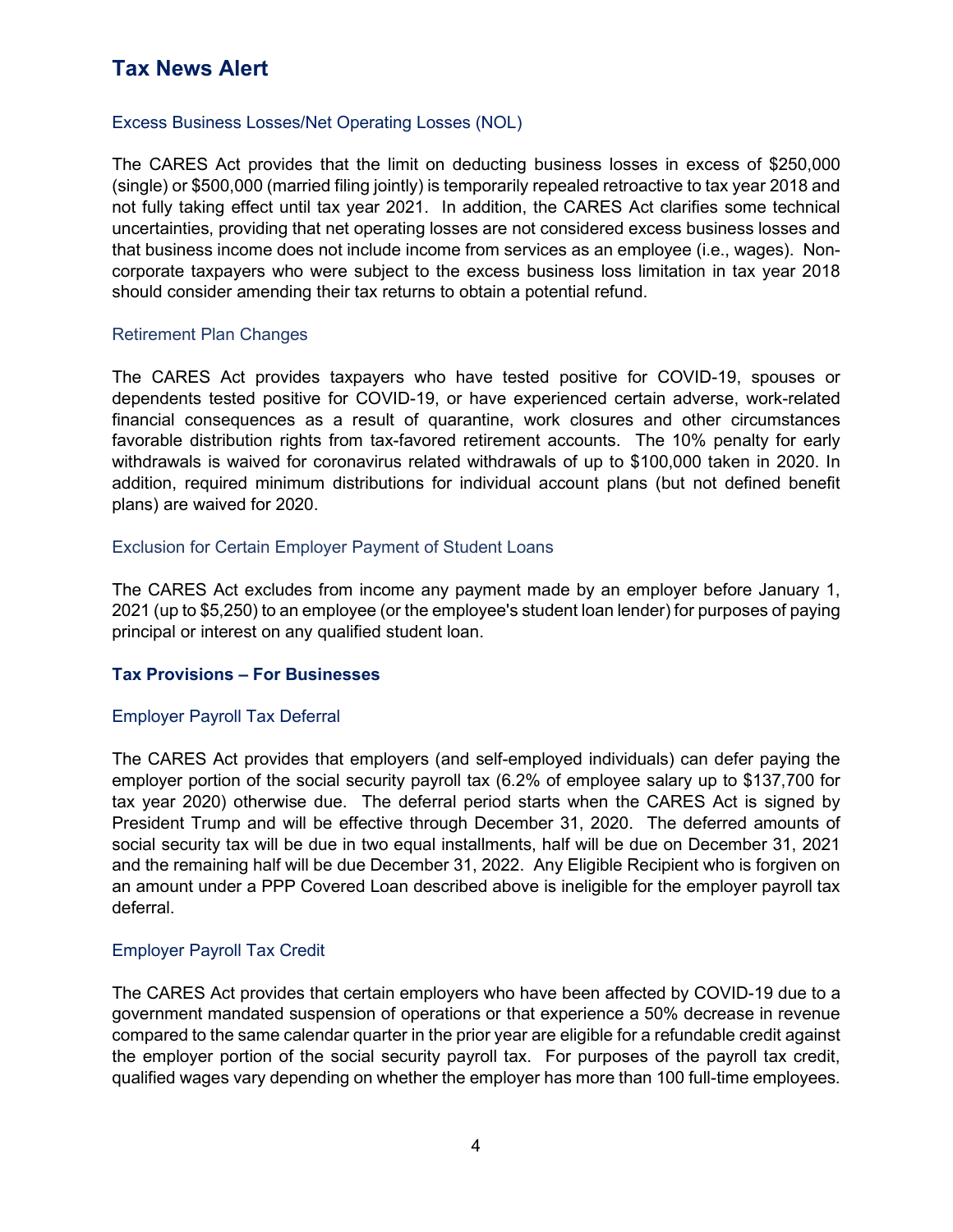- For employers with more than 100 full-time employees, qualified wages will be those wages paid to employees who are not providing services as a result of COVID-19 circumstances stated above.
- For employers with less than 100 full-time employees, all wages paid will qualify for a credit of up to \$5,000 credit per quarter per employee (based on wages up to \$10,000 per employee).

The payroll tax credit is refundable to the employer to the extent that it exceeds total social security taxes otherwise payable in the quarter. The payroll tax credit is not available to Eligible Recipients who qualify for and receive loan proceeds under a PPP Covered Loan described above.

## Net Operating Loss ("NOL") Rule Modification

The CARES Act allows any NOL incurred by a C corporation arising in tax years 2018 through 2020 to be carried back to each of the five (5) taxable years preceding the tax year. Such C corporations with unused NOLs created in 2018 through 2020 and federal tax liability in one or more of the five preceding years may utilize this provision to file an amended return seeking a refund of taxes paid. In addition, an NOL that is carried forward will be able to offset 100% of taxable income in tax year 2021. Beyond 2022, any NOL carryforwards will return to offsetting 80% of taxable income.

### Business Interest Expense Limitation Rule Modification

The CARES Act increases the business interest expense limitation to 50% of adjusted taxable income (which is comparable to EBITDA) for tax years 2019 and 2020. For 2019, this provision does not apply to partnerships and instead partners may deduct 50% of their distributive share of the partnership's excess business interest in 2020 without regard to I.R.C. Section 163(j). In addition, affected taxpayers can use 2019 adjusted taxable income for tax year 2020, which should allow the limitation to be calculated on a more normalized tax base before the impact of COVID-19.

Immediate Refund of Carryforward Corporate Alternative Minimum Tax ("AMT") Credits

The CARES Act accelerates the refund of any remaining corporate AMT credits carried forward by a corporation after the corporate AMT was repealed beginning in tax year 2018.

### Correction of Bonus Depreciation "Glitch" regarding Qualified Improvement Property

The CARES Act changes retroactively the definition of eligible bonus depreciation property to include qualified improvement property (essentially improvements to the interior of a nonresidential building) by changing its recovery period to fifteen (15) years, as was originally intended. Only property with a recovery period of twenty (20) years or less is eligible for bonus depreciation. Taxpayers should consider amending prior year tax returns to take advantage of bonus depreciation for qualified improvement property or wait until further guidance which may permit the automatic filing of Form 3115, *Application for Change in Accounting Method.*